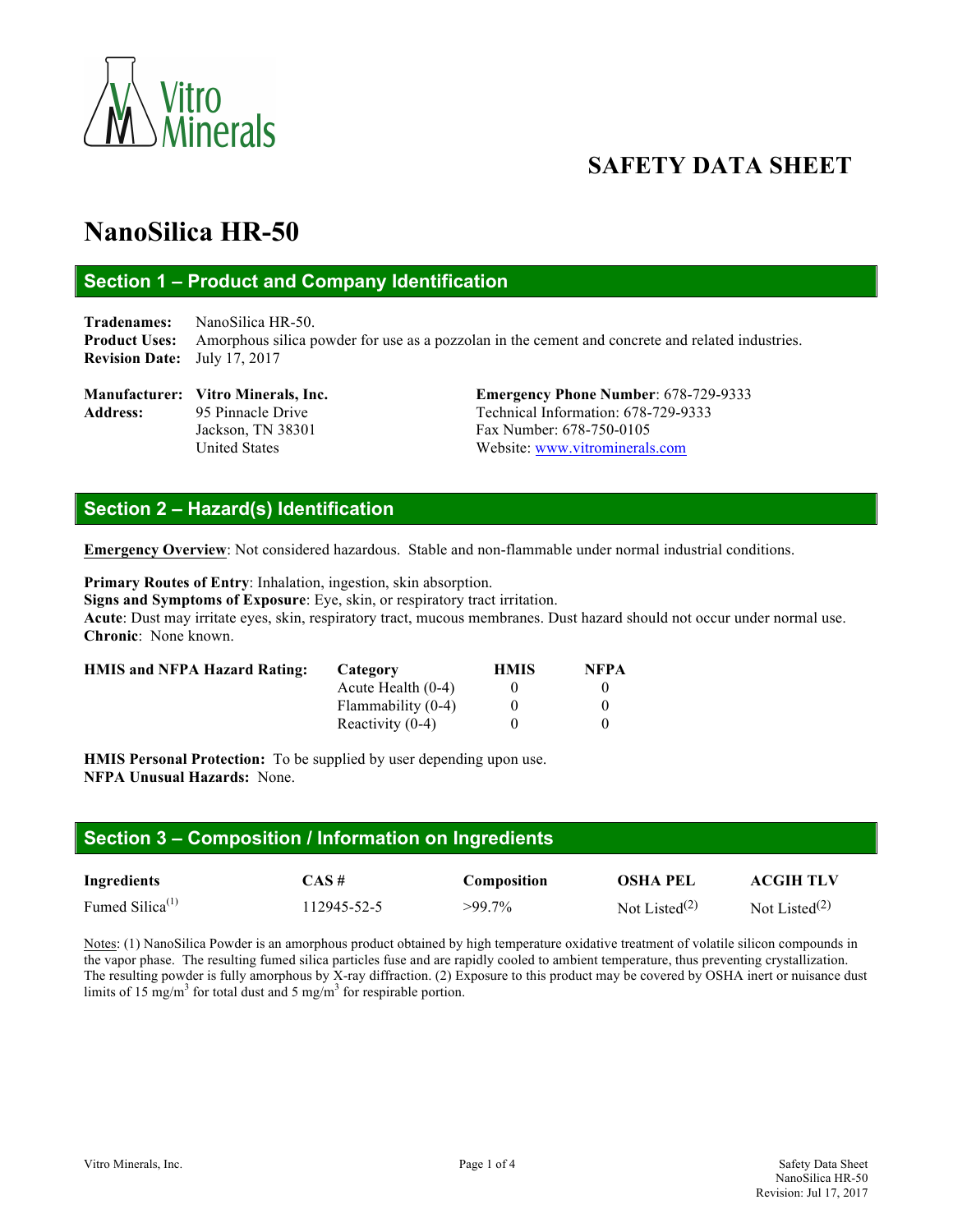#### **Section 4 – First-Aid Measures**

**Medical Conditions Generally Aggravated by Exposure**: May aggravate existing pulmonary condition if high dust situation is created. Dusting conditions should not occur under normal use.

**Eye Contact**: Immediately flush eyes with water to remove dust particles. If irritation develops, seek medical attention. **Skin Contact:** Wash skin with soap and water. If irritation develops, seek medical attention.

**Inhalation**: Immediately remove affected person to fresh air. If irritation develops, seek medical attention. **Ingestion**: Rinse mouth out with water. Induce vomiting if significant quantities ingested. Seek medical attention.

#### **Section 5 – Fire-Fighting Measures**

**Fire and Explosion Hazard Overview**: This material is considered non-flammable and non-combustible.

**Auto-Ignition Temperature**: N/A **Flash Point and Method Used**: N/A **LEL/UEL**: N/A **Unusual Fire and Explosion Hazards**: None **Special Fire Fighting Procedures**: No special procedures required. **Extinguisher Media**: No special media required.

 $N/A = Not$  Applicable

### **Section 6 – Accidental Release Measures**

**Steps to be Taken if Material is Accidentally Spilled or Released**: Avoid creating airborne dust. Pick up with shovel or mechanical equipment. Wet methods and vacuuming may be used on spills.

#### **Section 7 – Handling and Storage**

**Precautions to be Taken**: Keep material dry in storage. No special handling required. Avoid creating airborne dust. Not an electrical conductor.

**Other Precautions and/or Special Hazards**: None

#### **Section 8 – Exposure Controls / Personal Protection**

**Respiratory Protection**: If airborne dust exposure approaches the TLV or PEL (Section 2) use half-mask or full-face airpurifying respirator equipped with NIOSH or MSHA-approved high efficiency filters for protection against pneumoconiosisproducing dust. An airline respirator may be required where dust levels are extremely high.

**Protective Gloves:** Limit contact with skin. Use rubber or cloth gloves as necessary.

**Eye Protection**: Wear goggles or face shield as appropriate. Avoid contact lenses.

**Ventilation to be Used**: Keep dust levels below PEL. Use general and local exhaust ventilation and dust collection systems to keep dust levels within acceptable limits.

**Other Protective Clothing and Equipment**: None normally required. Wear long sleeves and long pants to reduce skin contact. Use work gloves, goggles and face shield as necessary.

**Hygienic Work Practices**: Do not allow dust to get into eyes, to be inhaled, to be swallowed, or remain on skin if irritation occurs. Practice good personal hygiene. Wash or shower after use. Launder clothes as normal.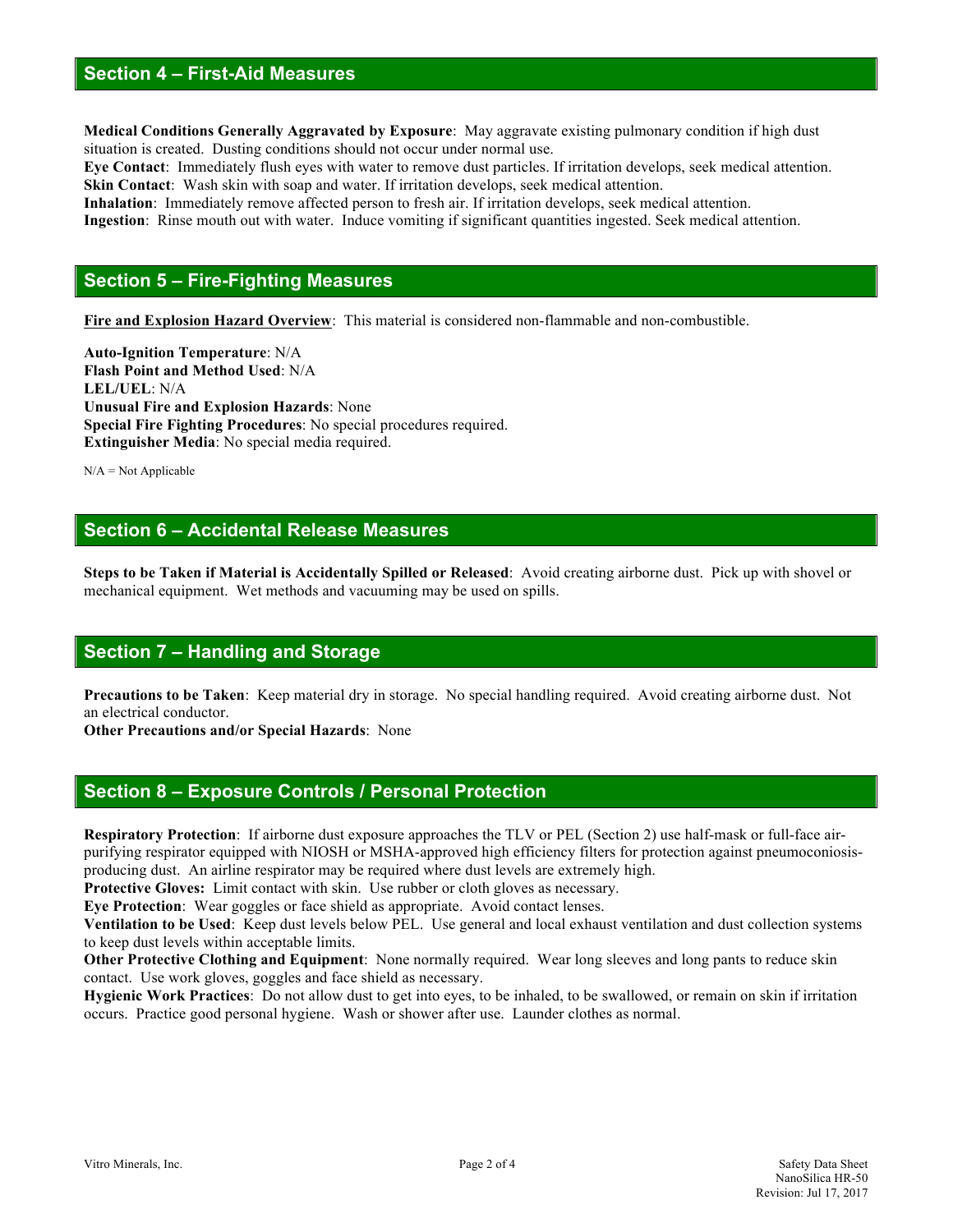#### **Section 9 – Physical and Chemical Properties**

| Appearance/odor:                                     | White powder           |  |
|------------------------------------------------------|------------------------|--|
| Upper/lower flammability or explosive limits:        | N/A                    |  |
| Odor:                                                | None                   |  |
| <b>Vapor pressure</b> (mm Hg and Temp):              | N/A                    |  |
| <b>Odor threshold:</b>                               | None                   |  |
| pH:                                                  | 6.0                    |  |
| <b>Specific gravity</b> $(H_2O=1)$ :                 | 2.2                    |  |
| Melting (softening) point:                           | $>1500$ <sup>o</sup> C |  |
| Solubility in water:                                 | Insoluble              |  |
| Initial boiling point and boiling range:             | N/A                    |  |
| <b>Flash point:</b>                                  | N/A                    |  |
| <b>Evaporation rate:</b>                             | N/A                    |  |
| <b>Flammability (solid, gas):</b>                    | N/A                    |  |
| <b>Upper/lower flammability or explosive limits:</b> | N/A                    |  |
| <b>Vapor density</b> $(Air = 1)$ :                   | N/A                    |  |
| <b>Partition coefficient:</b>                        | N/A                    |  |
| n-octanol/water:                                     | N/A                    |  |
| <b>Auto-ignition temperature:</b>                    | N/A                    |  |
| <b>Decomposition temperature:</b>                    | $>2000^{\circ}$ C      |  |
| Viscosity:                                           | N/A                    |  |

 $N/A = Not$  Applicable

# **Section 10 – Stability and Reactivity**

**Stability**: Stable

**Conditions to Avoid**: None known.

**Hazardous Decomposition Products**: Unknown and not suspected.

**Hazardous Polymerization**: Not known to occur.

**Reactivity**:When mixed with cement and concrete products in its intended use, the material reacts in the normal way as a "pozzolan" with the lime and alkalis present to form calcium silicate hydrates. Material is considered inert in polymer and resin systems. Avoid contact with strong acids, reducing agents, and oxidizers.

## **Section 11 – Toxicological Information**

**Carcinogenicity:** The following list indicates whether or not the indicated agency has listed the product as a carcinogen: NTP, Not listed; IARC, Not listed; OSHA, Not listed.

**LD50**: Oral (g/kg), Not available; Dermal (g/kg), Not available; Inhalation (ppm, 8hrs), Not available.

# **Section 12 – Ecological Information**

Considered to be an inert solid waste, and no special precautions should be taken in case it is released or spilled. This product does not contain, nor is manufactured with, Class I or Class II Ozone-Depleting Chemicals (CFCs) identified in the Clean Air Act Amendment, 1990 List of Ozone Depleting Chemicals.